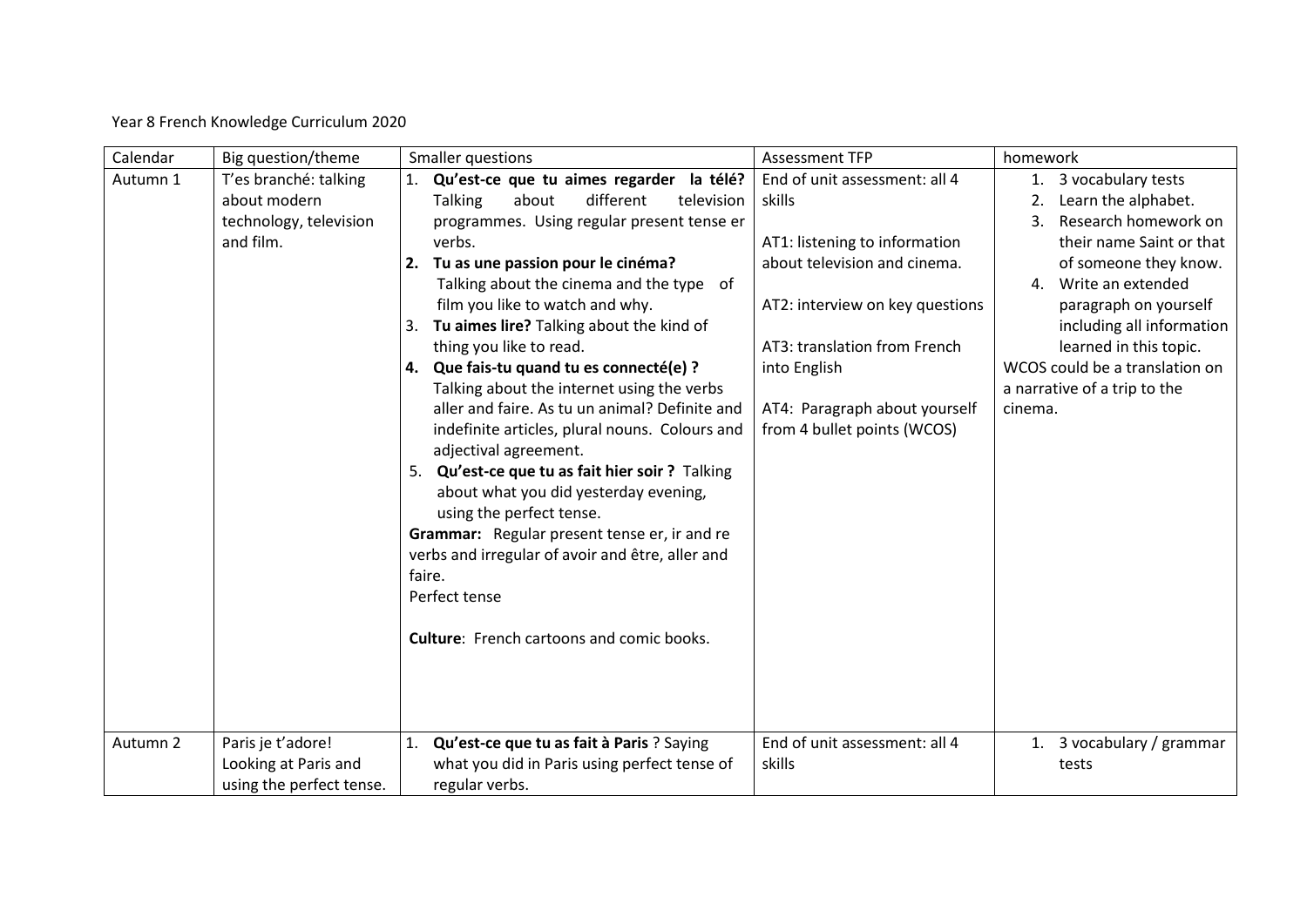|          |                                                                                        | 2. Quand est-ce que tu as fait ça ? Talking<br>about when you did certain things using<br>the irregular perfect tense.<br>3. C'était comment les catacombes ?<br>Understanding information about a<br>tourist attraction. Using c'était and j'ai<br>trouvé ça<br>Comment as-tu voyagé? Saying where<br>4.<br>you went and how, using the perfect<br>tense with être.<br>Qui a volé La Joconde ? Asking<br>5.<br>questions in the perfect tense.<br>Qu'est-ce qu'on peut faire à Paris ?<br>6.<br>Students to produce a project<br>culminating in an extended piece of<br>writing with pictures about what you can<br>do in Paris, what they have done in Paris<br>using all the tenses they have learned<br>during this module.<br>Grammaire: perfect tense with avoir<br>regular and irregular verbs. Perfect tense<br>with être. Using c'était and j'ai trouvé ça<br>To give opinion.<br>Culture: The capital city of France. | AT1: listening to information<br>about a trip to Paris.<br>AT2: describing a trip to Paris<br>that they have taken.<br>AT3: translation from French<br>into English<br>AT4: translation from English<br>into French<br>Paragraph about a trip to Paris<br>using 2 tenses from 4 bullet<br>points. (WCOS) | 2. Poster of formation of<br>perfect tense.<br>3. Research on tourist<br>activities in Paris.<br>4. An extended piece of<br>writing.<br>WCOS could be a translation<br>half way through. |
|----------|----------------------------------------------------------------------------------------|---------------------------------------------------------------------------------------------------------------------------------------------------------------------------------------------------------------------------------------------------------------------------------------------------------------------------------------------------------------------------------------------------------------------------------------------------------------------------------------------------------------------------------------------------------------------------------------------------------------------------------------------------------------------------------------------------------------------------------------------------------------------------------------------------------------------------------------------------------------------------------------------------------------------------------|----------------------------------------------------------------------------------------------------------------------------------------------------------------------------------------------------------------------------------------------------------------------------------------------------------|------------------------------------------------------------------------------------------------------------------------------------------------------------------------------------------|
| Spring 1 | Je suis qui exactement?<br>Talking about my<br>character, relationships,<br>style etc. | 1. Comment est mon caractère ?<br>Talking about personality and using<br>adjectival agreement.<br>2. On se dit tout ?<br>Talking about relationships and using<br>reflexive verbs.                                                                                                                                                                                                                                                                                                                                                                                                                                                                                                                                                                                                                                                                                                                                              | End of unit assessment: all 4<br>skills<br>AT1: listening to someone<br>talking about their personality.                                                                                                                                                                                                 | 1. 3 vocabulary tests<br>2. Poster on reflexive<br>verbs. (WCOS?)<br>3. Research homework on<br>a famous French singer.<br>4. Write an extended<br>paragraph about                       |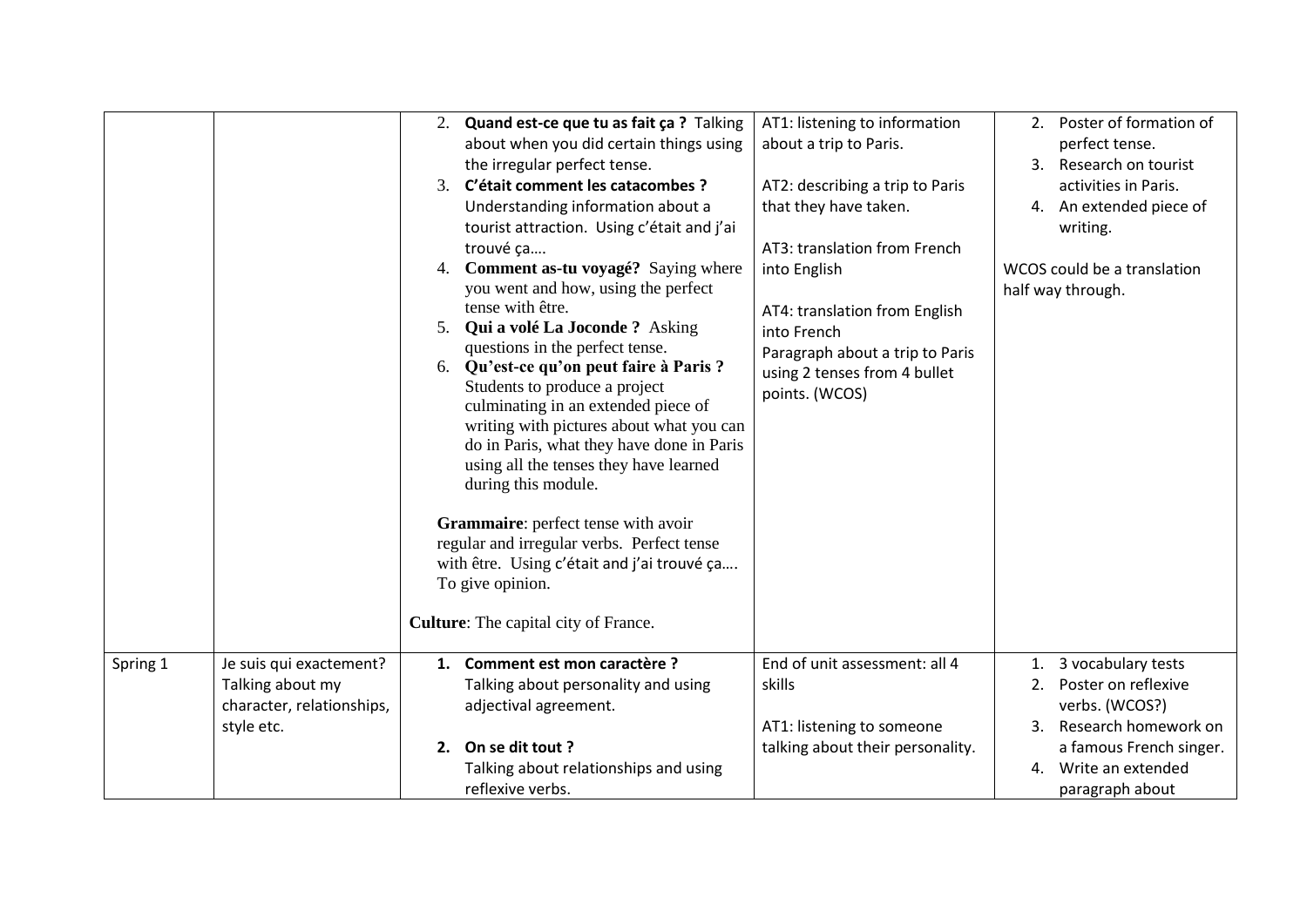|          |                    |    |                                             | AT2: Talking about the type of    |    | yourself including all   |
|----------|--------------------|----|---------------------------------------------|-----------------------------------|----|--------------------------|
|          |                    |    | 3. Quelle musique écoutes-tu?               | music they enjoy listening to     |    | main points studied this |
|          |                    |    | Talking about music. Agreeing,              | and why.                          |    | module.                  |
|          |                    |    | disagreeing and justification.              |                                   |    |                          |
|          |                    |    | 4. Tu aimes mon style ?                     | AT3: translation from French      |    |                          |
|          |                    |    | Talking about clothes and using the         | into English                      |    |                          |
|          |                    |    | near future tense.                          |                                   |    |                          |
|          |                    | 5. | De quoi es-tu fan?                          | AT4: translation from English     |    |                          |
|          |                    |    | Talking about your passions using past,     | into French                       |    |                          |
|          |                    |    | present and future tenses.                  | Paragraph about yourself          |    |                          |
|          |                    |    | Grammaire: adjectival agreement,            | including all main points studied |    |                          |
|          |                    |    | reflexive verbs, near future tense.         | this module from 4 bullet points  |    |                          |
|          |                    |    | <b>Culture:</b> Stromae and other           | (WCOS)                            |    |                          |
|          |                    |    | francophone singers.                        |                                   |    |                          |
| Spring 2 | Mon collège idéal  |    | 1. Que penses-tu de ton collège ? A revisit | End of unit assessment: all 4     | 1. | 3 vocabulary tests       |
|          |                    |    | of school subjects and opinions. Also       | skills                            | 2. | Poster of ideal uniform  |
|          |                    |    | introduction of school equipment as         |                                   |    | with accompanying        |
|          |                    |    | this was not covered in year 7.             | AT1: listening to someone talk    |    | paragraph. (WCOS)        |
|          |                    |    | 2. Comment serait ton uniforme idéal        | about their ideal school.         |    | 3. Write a paragraph on  |
|          |                    |    | Using je voudrais / je porterais /          |                                   |    | your ideal school based  |
|          |                    |    | aimerais and a revision of clothes and      | AT2: interview what your ideal    |    | on four bullet points.   |
|          |                    |    | adjectival agreement.                       | uniform would be                  |    | (WCOS?)                  |
|          |                    |    | 3. Comment serait ton collège idéal ?       |                                   |    |                          |
|          |                    |    | Talking about what your ideal school        | AT3: translation from French      |    |                          |
|          |                    |    | would be like using préférerais and         | into English                      |    |                          |
|          |                    |    | seeing the difference between préféré       |                                   |    |                          |
|          |                    |    | préfère and préférerais.                    | AT4: translation from English     |    |                          |
|          |                    |    |                                             | into French                       |    |                          |
|          |                    |    |                                             | Paragraph about where you live    |    |                          |
|          |                    |    |                                             | from 4 bullet points              |    |                          |
| Summer 1 | Chez toi, chez moi |    | 1. Tu habites où exactement ?               | End of unit assessment: all 4     | 1. | 3 vocabulary tests       |
|          |                    |    | Describing where you live using             | skills                            | 2. | Learn irregular verbs.   |
|          |                    |    | comparative adjectives.                     |                                   |    |                          |